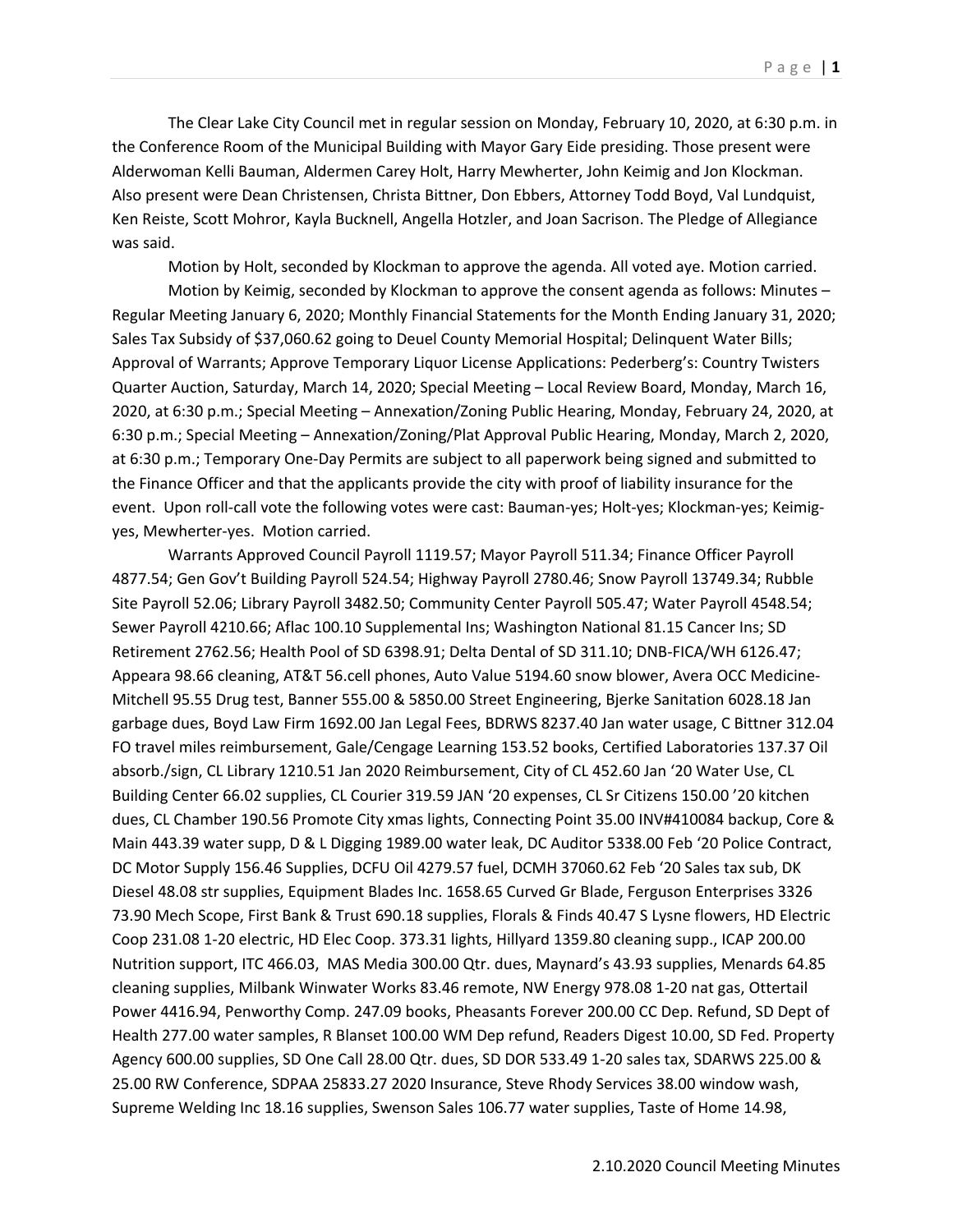Transource Truck & Eq. 182.16 str supplies, USDA 6107.00 Feb loan payment, Winsupply Comm. Charge 108.92 supplies.

Ramona Drake submitted resignation of her alderwomen position in Ward III. Motion to accept resignation by Keimig, seconded by Holt. Upon roll-call call vote the following votes were cast: Baumanyes; Holt-yes; Klockman-yes; Keimig-yes, Mewherter-yes. Motion carried.

Finance Officer presented Resolution 2020-2, thanking Ramona Drake for her service on council. Motion for approval by Mewherter, seconded by Klockman. Upon roll-call call vote the following votes were cast: Bauman-yes; Holt-yes; Klockman-yes; Keimig-yes, Mewherter-yes. Motion carried.

Appointment 6:35, Angella Hotzler requested the youth organization rate for the Community Center for the youth gymnastics fundraiser on March 14, 2020. Angella asked if they could get reduced rate every year, but council stated a member needs to come to council meeting every year for the request. Motion by Holt, seconded by Keimig to approve charging the youth organization rate. Upon roll-call vote the following votes were cast: Bauman-yes; Holt-yes; Keimig-yes; Klockman-yes; Mewherter-yes. Motion carried.

Appointment 6:40 Kayla Bucknell, representing DADI's Wellmark Healthy Hometown Initiative, asked city for \$1000 of promote city funds for a community mural. Motion by Holt, seconded by Mewherter, to provide DADI with \$1000. Upon roll-call vote the following votes were cast: Bauman-yes; Holt-yes; Keimig-yes; Klockman-yes; Mewherter-yes. Motion carried.

Joan Sacrison, with DADI, came in and gave an update on current housing development, healthy hometown changes with concessions and walking audit, with possibility of green spaces on main street.

Mayor, Gary Eide, appointed Dean Christensen, to fill the remaining term of Ward III Alderman position. Motioned by Mewherter, seconded by Holt to accept appointed alderman. Upon roll-call vote the following votes were cast: Bauman-yes; Holt-yes; Keimig-yes; Klockman-yes; Mewherter-yes. Motion carried. New alderman, Dean Christensen was sworn in, under oath, by Attorney, Todd Boyd.

The first reading of Ordinance No. 582, an Ordinance updating snow removal fees on sidewalks, was completed. This ordinance will change fees to match current expense of equipment use rate schedules.

The first reading of Ordinance No. 583, an Ordinance updating removal of snow piles in parking lots, was completed. This ordinance will change fees to match current expense of equipment use rate schedules, being billed in 15 minute increments.

The 2020 SDML District 1 Meeting will be held Tuesday, March 17, 2020, in Roslyn, SD. Discussion was held and it was agreed upon by the council to attend the Wednesday, March  $18<sup>th</sup>$ meeting in Elkton instead.

Motion by Keimig, seconded by Klockman to declare the following as surplus property, having no value or a value less than \$500.00 and authorize disposal of same: HP CP4025 printer & toner, wooden 6 section bookshelf, 3 vertical blinds & 1 metal folding chair. Upon roll-call vote the following votes were cast: Bauman-yes; Christensen-yes; Holt-yes; Klockman-yes; Keimig-yes, Mewherter-yes. Motion carried.

Motion by Klockman, seconded by Holt to approve the sale of HRC apartments. The sale is contingent on the purchaser's proof of financing. Upon roll-call vote the following votes were cast: Bauman-yes; Christensen-yes; Holt-yes; Klockman-yes; Keimig-yes, Mewherter-yes. Motion carried.